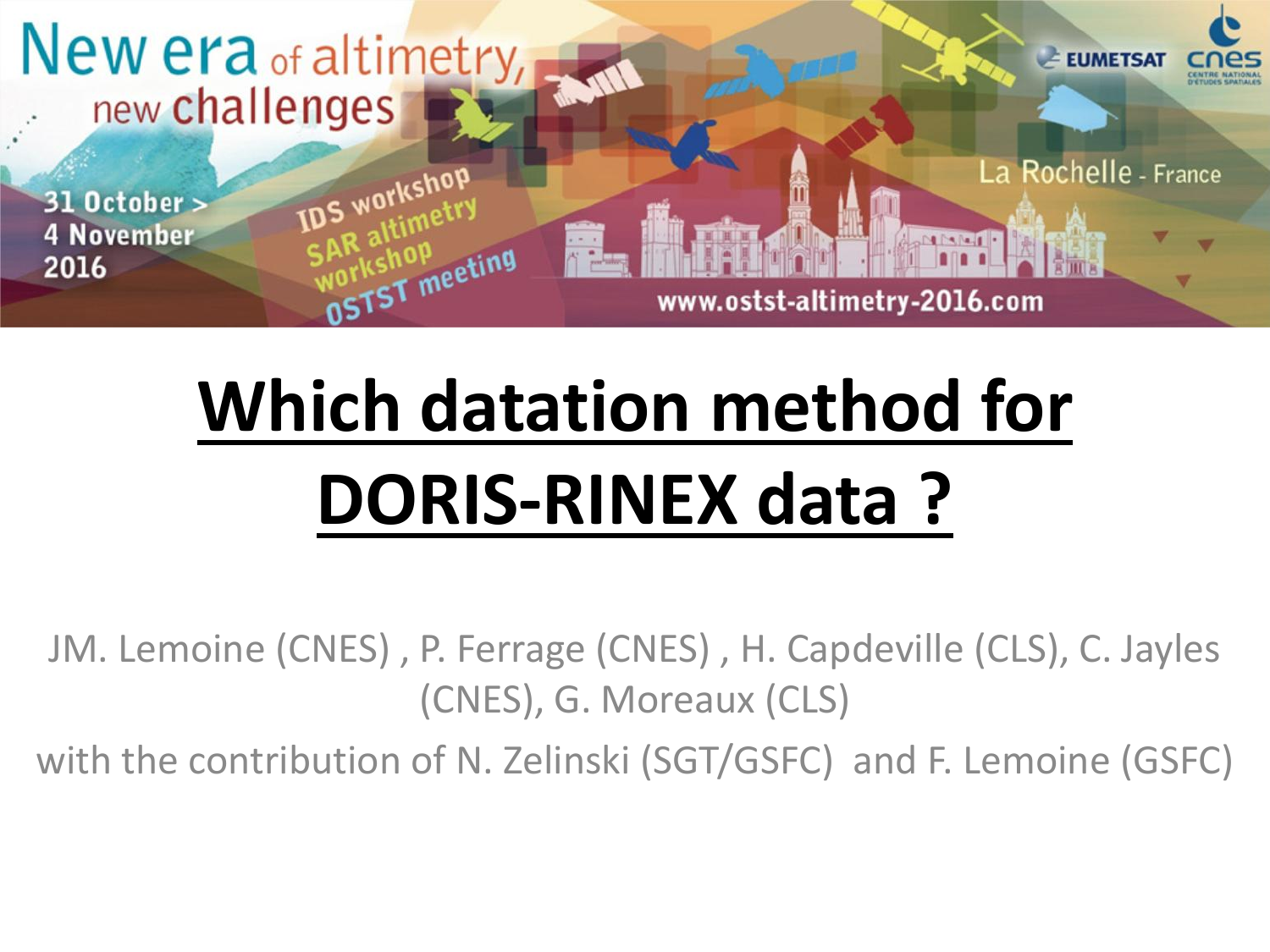## RINEX-DORIS / Context and history (1/3)

- **Since 2008, a new format of DORIS data** has been available at IDS data Centers for all satellites equipped with DGXX and DGXX-S DORIS receivers: the "**RINEX-DORIS**" format.
- **RINEX-DORIS format /main characteristics**: **RINEX\_S**
	- Very close to RINEX-GPS ( pseudo-range , phase measurements)
	- Very close to raw data, no satellite correction needed
	- Easy to use, used for the POE & MOE at CNES since **2008**
	- Provider: SPARINEX (SSALTO tool) **RINEX\_S** (**S** for SPARINEX)
	- Time tagging : coming from DIODE (DORIS on board navigator), accurate time tagging but slightly unstable (Kalman filter)
- **Missions: Jason2, Cryosat2, Hy-2A, SARAL, Jason3, Sentinel-3A \***  (\*) only format available  $\rightarrow$  IDS ACs have to use this new format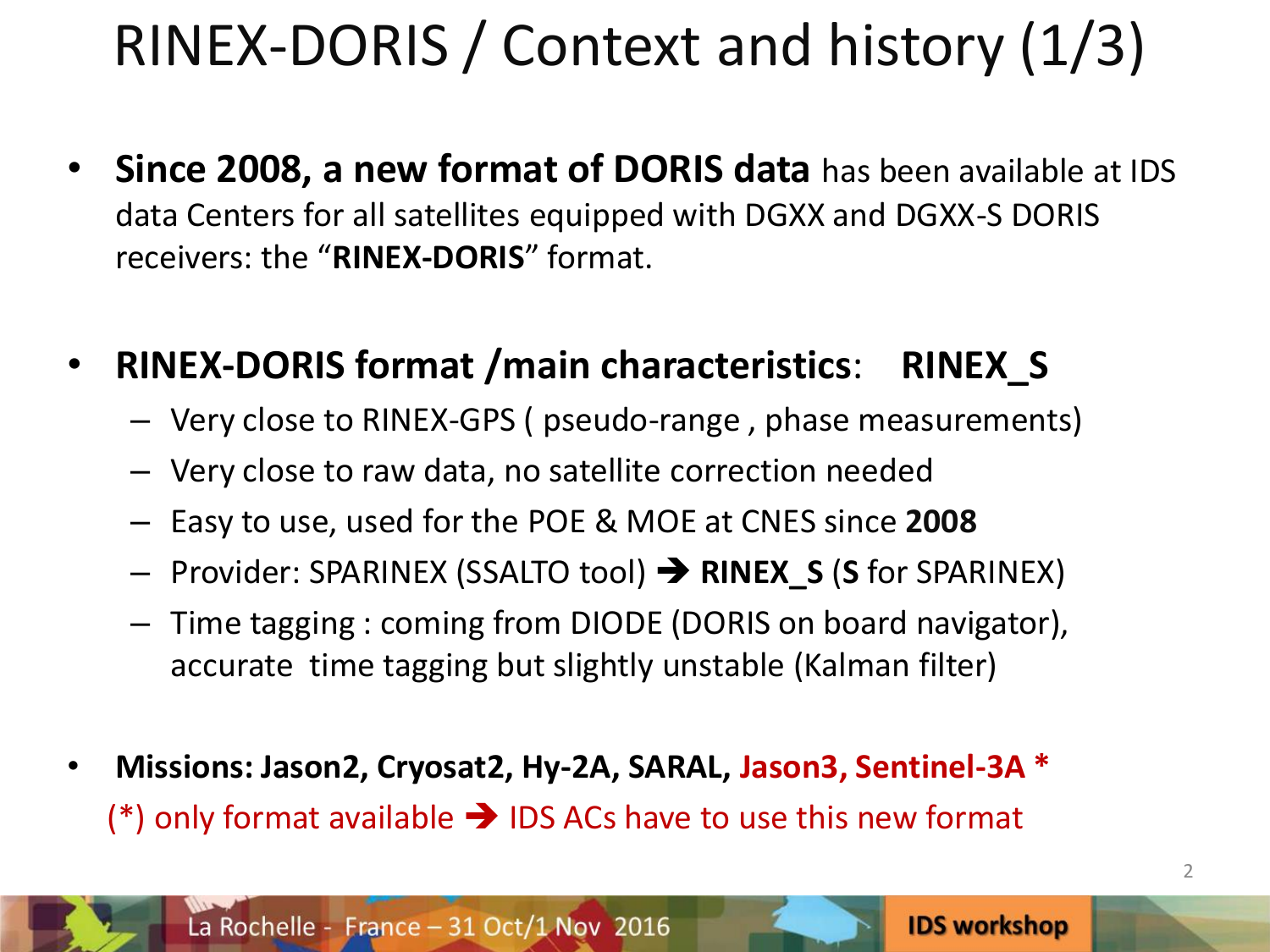## RINEX-DORIS/ Context and history (2/3)

- **2012 New SSALTO tool : PANDOR** for DORIS system expertise : characterize the behavior of USOs of the DORIS system (onboard and ground beacons).
- **PANDOR objectives/characteristics**:
	- time-tag all DORIS data in a common time reference, then convert in the TAI scale
	- gives time information of all the DORIS network beacons
	- Global solution: multi-satellite and multi-beacons
	- least squares method  $\rightarrow$  accurate and stable time-tagging
	- PANDOR can provide RINEX files with improved time-tagging
- **2015: switch to RINEX-DORIS provided by PANDOR**: **RINEX\_P** (P for PANDOR) instead of SPARINEX
	- $\rightarrow$  To benefit from a more stable time-tagging
	- $\rightarrow$  reprocessing of all missions and dissemination of all RINEX  $\overline{P}$  files to IDS DATA Centers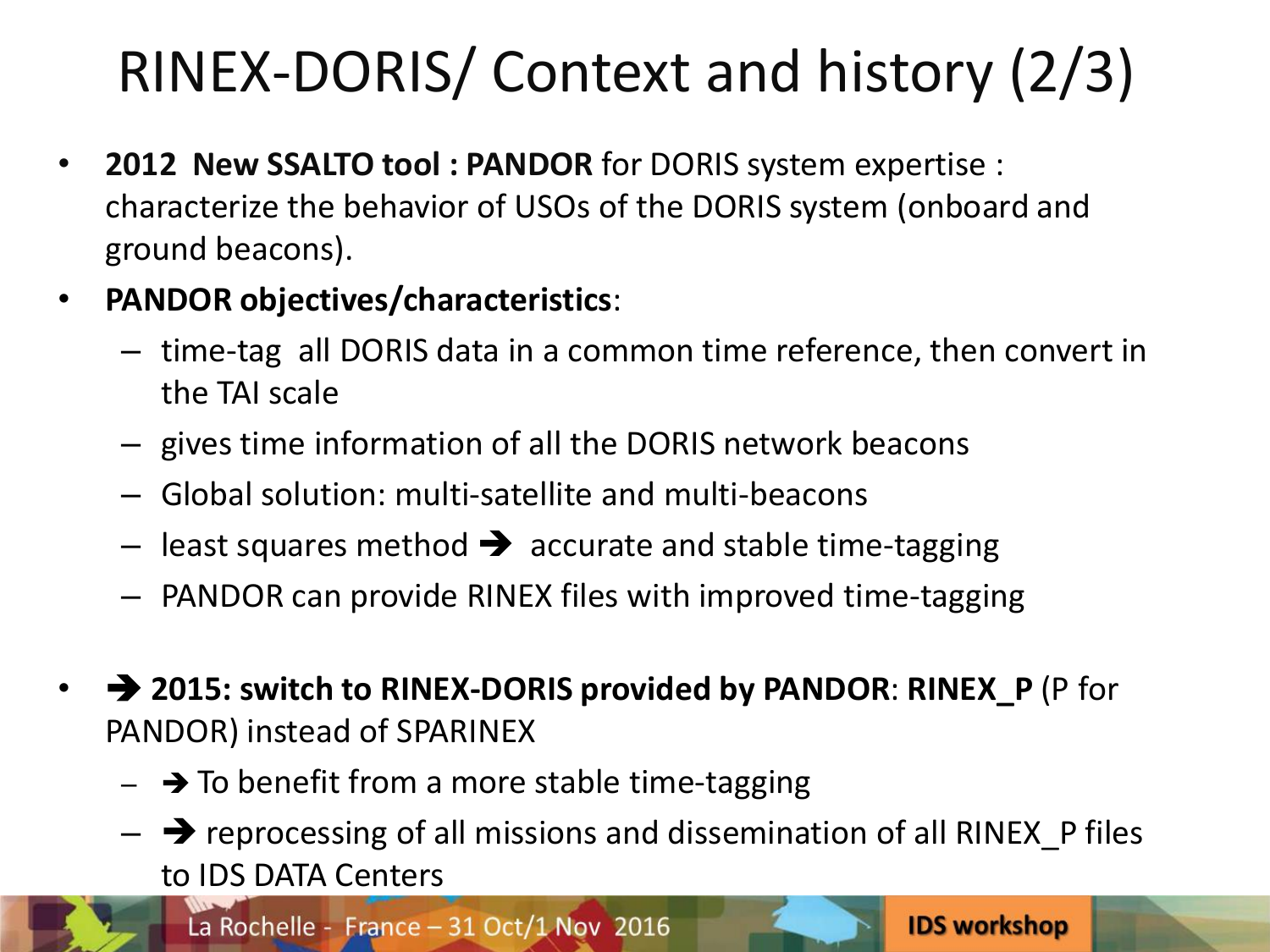# RINEX\_S / RINEX\_P Pros/cons

| characteristics                                 | <b>RINEX_S (Sparinex)</b>    | <b>RINEX_P (Pandor)</b>      |
|-------------------------------------------------|------------------------------|------------------------------|
|                                                 |                              |                              |
| <b>Delivery frequency</b>                       | every 24h / file 24h of data | every 24h / file 24h of data |
|                                                 |                              |                              |
| latency                                         | 1 day                        | 3 to 5 days                  |
| time-tagging                                    | Diode (unstable $\sim$ 1µs)  | Pandor stable                |
|                                                 |                              |                              |
| re-processing                                   | each mission separately      | all missions together        |
| <b>Impact Mission interruption of</b><br>X days | data gap of <b>X</b> days    | $loss of X+2 days$           |
| maintenance/operational cost                    |                              | $+$                          |
| <b>Orbit &amp; positionning</b><br>performances |                              | <u>ှ</u>                     |
|                                                 |                              |                              |
| <b>IDS workshop</b><br>31 Oct/1 Nov 2016        |                              |                              |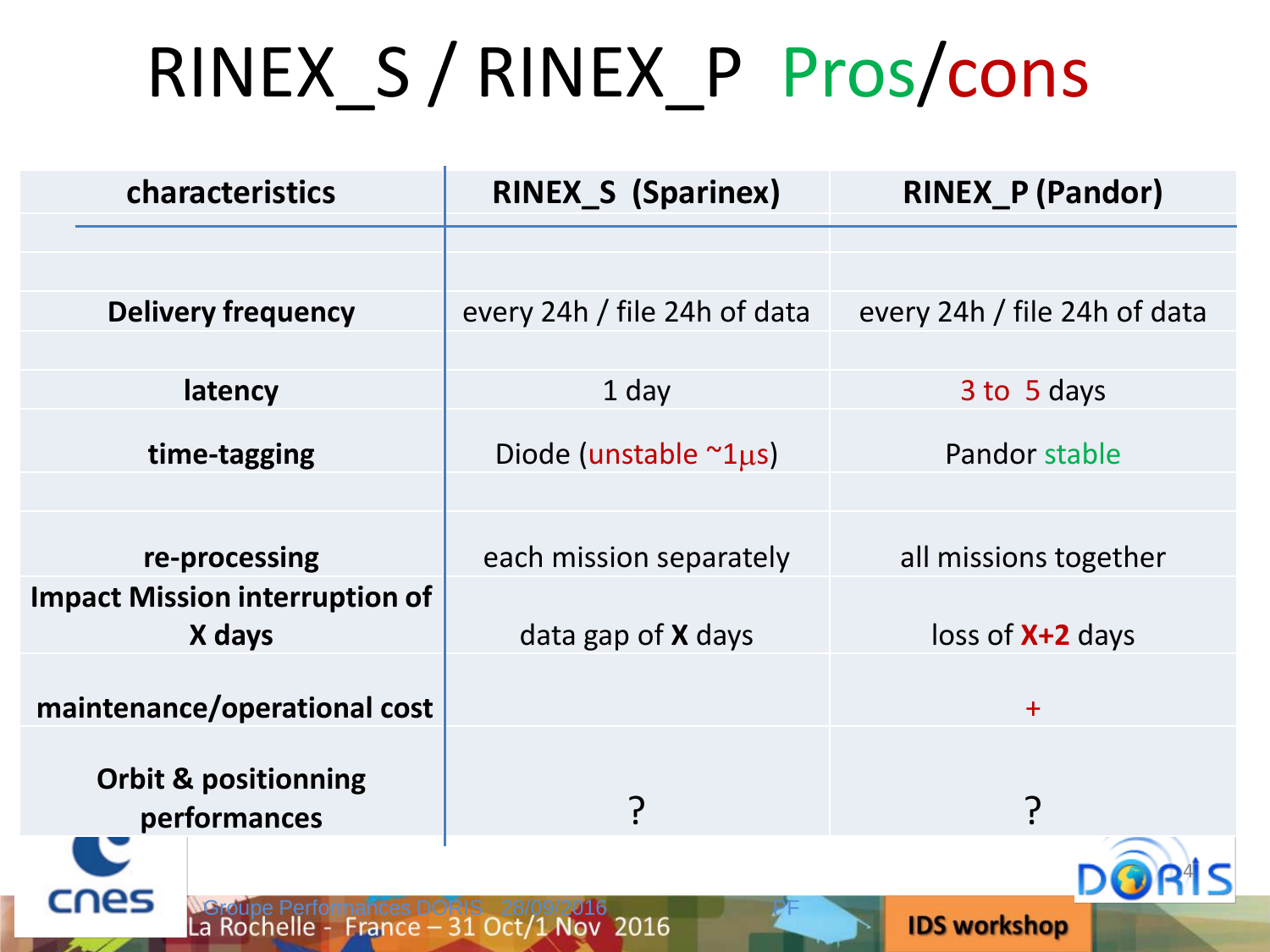# **STUDY**

- Which datation for the RINEX-DORIS data?
- Impact of the time-tagging (stability/accuracy) on the orbit determination and the positionning performance?

Analyses and comparisons performed by 2 ACs (GRG and GFC)

- Single satellite Jason 2, 2008 and 2015 data
- Presented to the DORIS Performance Group on September 28, at CNES, in Toulouse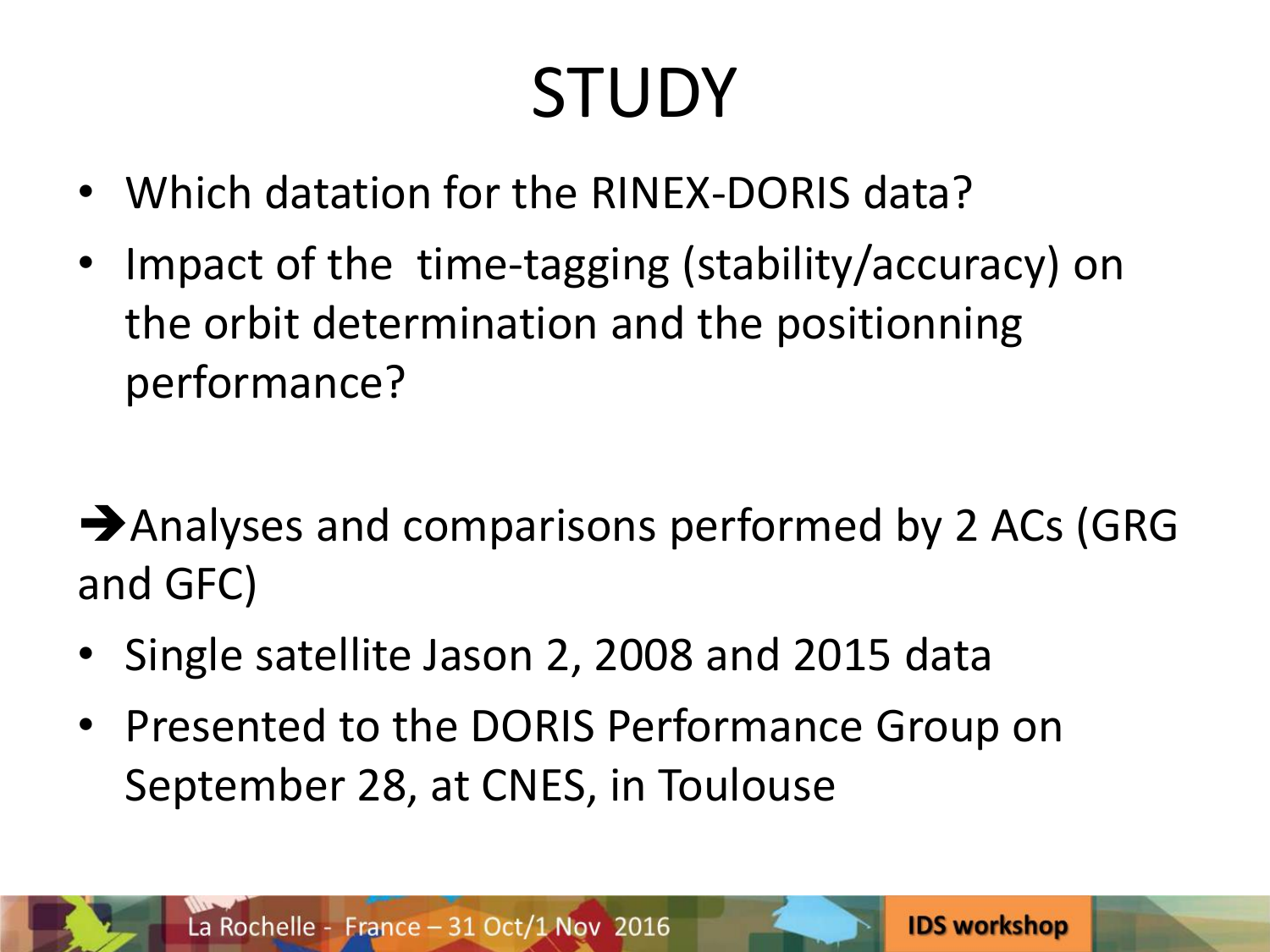

## **GRG DORIS RINEX data processing**

Hugues Capdeville, Jean-Michel Lemoine CNES/CLS AC



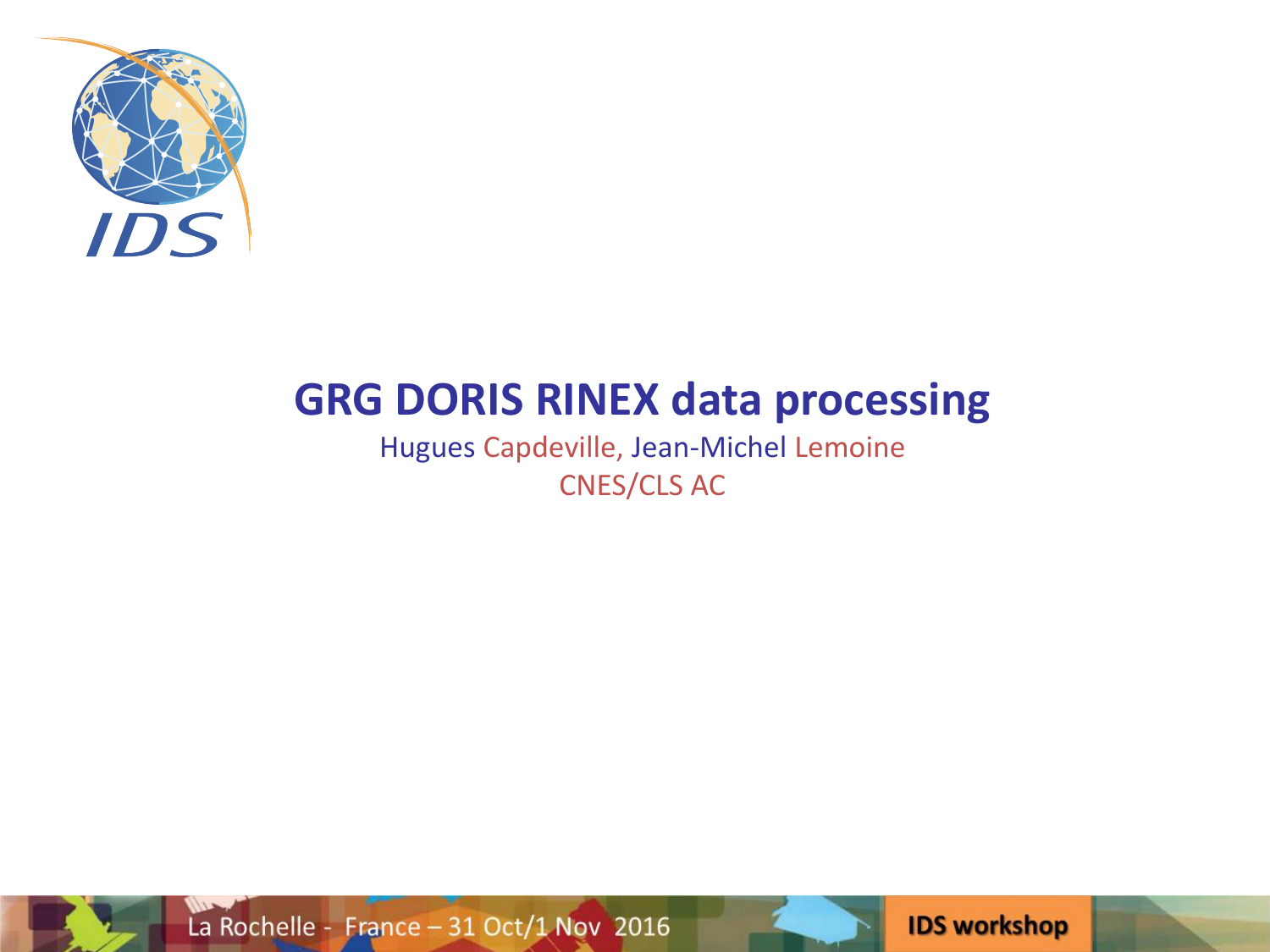#### **Test processing of Doris2.2 and RINEX formats on Jason-2**

**Test data:** 6 months from March, 27 2016 to September, 3 2016

- **Doris2.2 (V2)** [ftp://cddis.gsfc.nasa.gov/doris/data/ja2/ja2data\\${cycle}](ftp://cddis.gsfc.nasa.gov/doris/data/ja2/ja2data${cycle})
- **RINEX PANDOR (RINEX\_P)** <ftp://cddis.gsfc.nasa.gov/doris/data/ja2/2016> the correction on the RINEX PANDOR software was made from **June 2 2016**

- **RINEX SPARINEX (Diode time-tagging) (RINEX\_S)** [ftp://avisoRp.cnes.fr/AVISO/pub/doris/jason-2/doris\\_rinex/](ftp://avisorp.cnes.fr/AVISO/pub/doris/jason-2/doris_rinex/)

**IDS workshop** 

#### **Evaluation SLR+DORIS POD and single satellite positioning**

- DORIS RMS residuals and measurements number
- Independent SLR RMS residuals evaluation
- Orbit comparison
- Comparison of the Jason-2 single satellite solution to DPOD2008

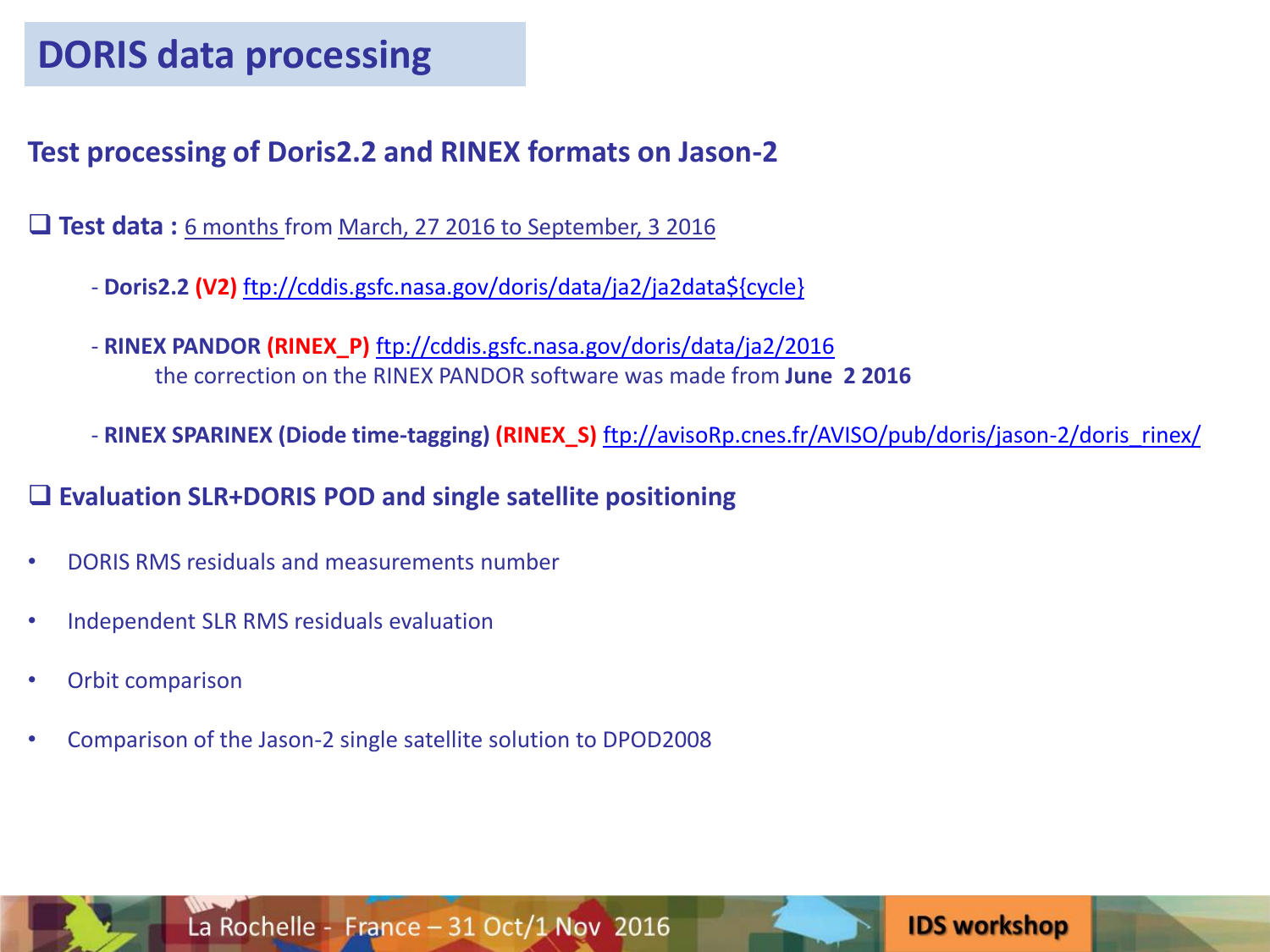## **Jason-2 DORIS residuals**

#### **DORIS data:**

DORIS2.2 (**V2**) RINEX files from PANDOR (**RINEX\_P**) RINEX files from SPARINEX (**RINEX\_S**)(DIODE time-tagging)

nvene.

Tance

#### **Time span processing:**



ZUIU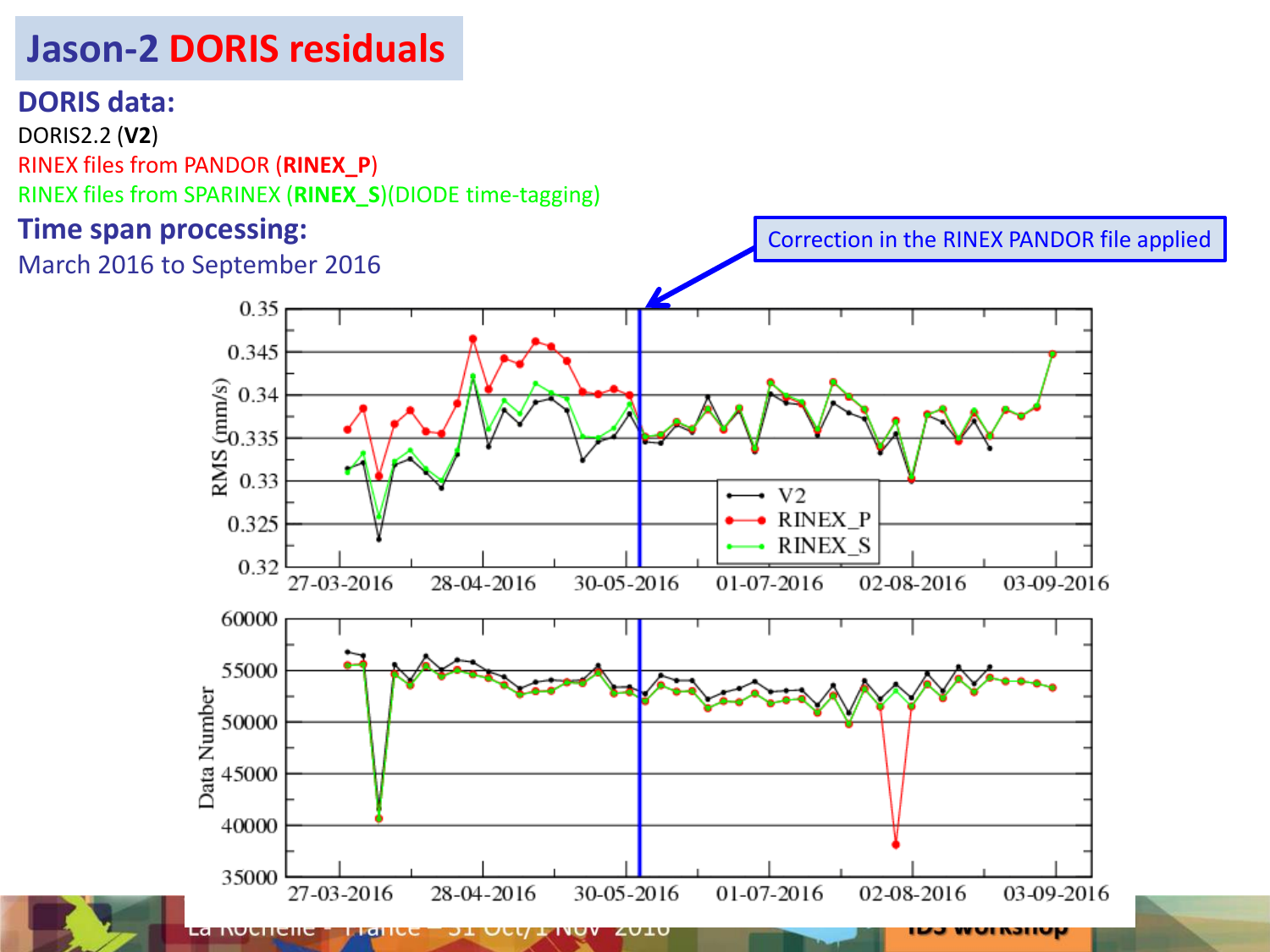## **Jason-2 DORIS-only orbit independent SLR residuals**

#### **DORIS-only orbit:**

From DORIS2.2 (**V2**) From RINEX files from PANDOR (**RINEX\_P**) From RINEX files from SPARINEX (**RINEX\_S**)(DIODE time-tagging) **Time span processing:** March 2016 to September 2016

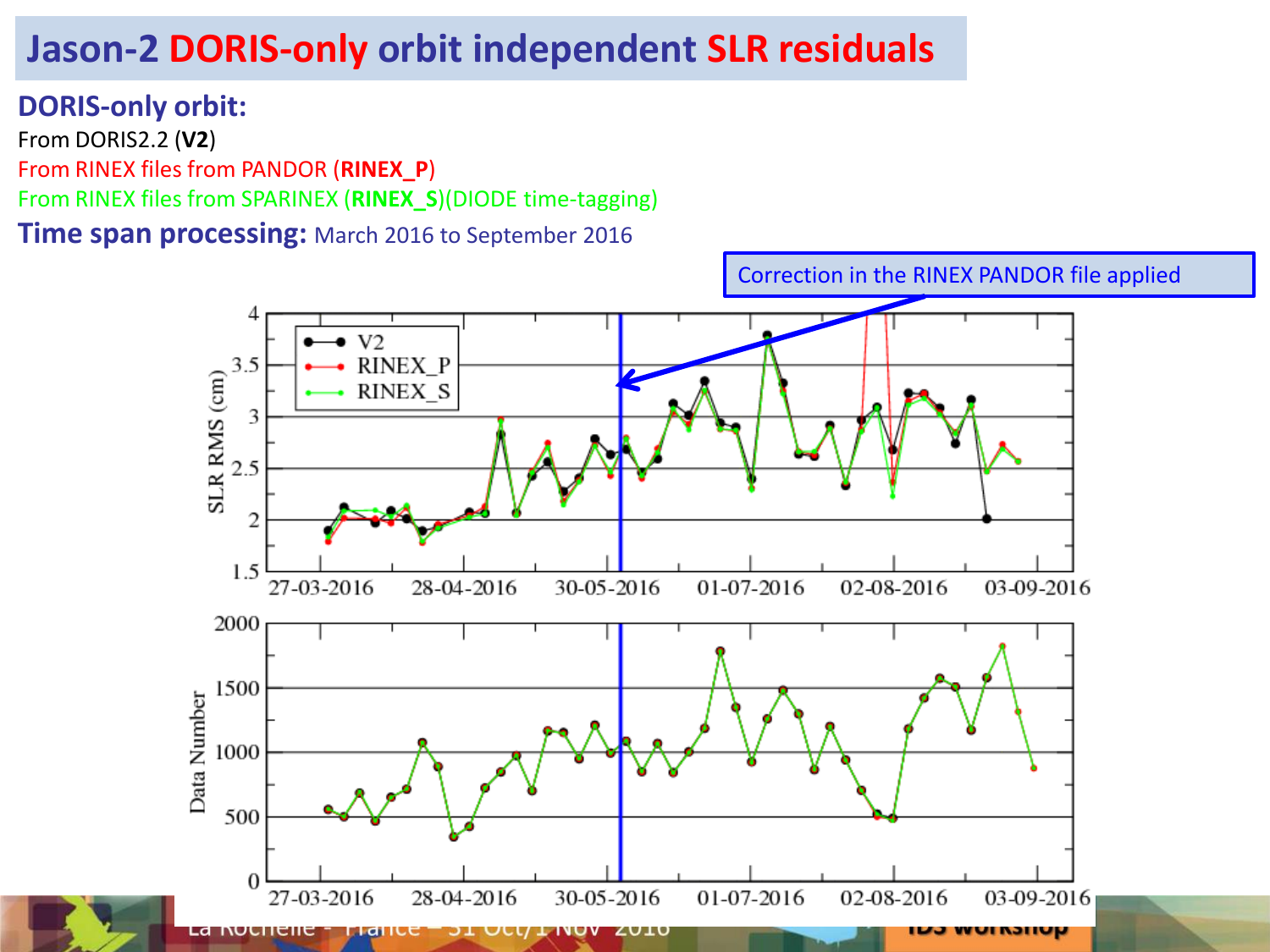## **Jason-2 DORIS-only orbit independent High Elevation SLR residuals**

#### **DORIS-only orbit:**

From DORIS2.2 (**V2**) From RINEX files from PANDOR (**RINEX\_P**) From RINEX files from SPARINEX (**RINEX\_S**)(DIODE time-tagging) **Time span processing:** March 2016 to September 2016 **SLR RMS for data from Core Network and with high elevation (> 70°)**

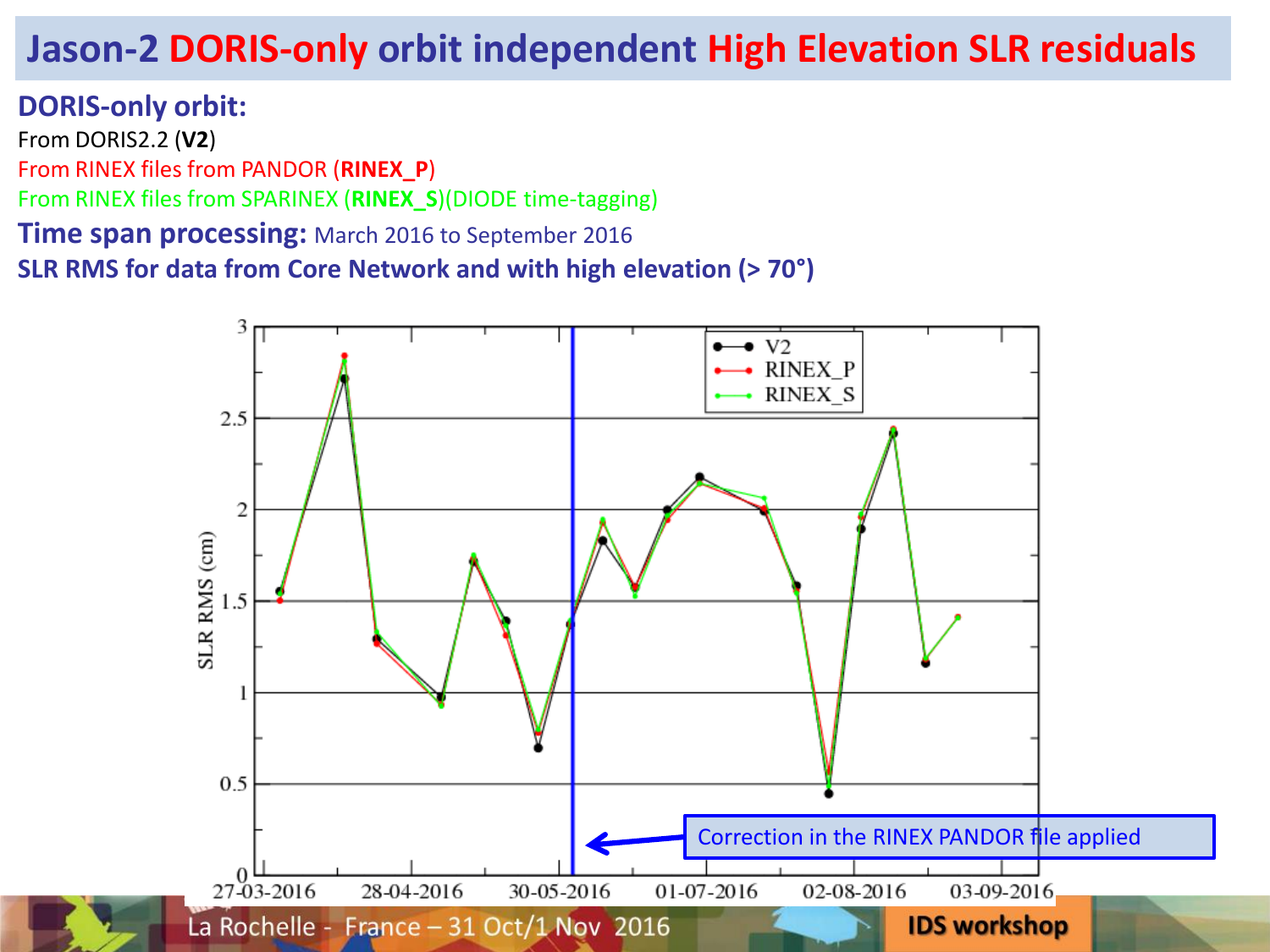## **Jason-2 orbit comparison**

**Jason-2 DORIS-only orbit differences V2-RINEX Differences**

**Time span processing:** March 2016 to September 2016

V2-RINEX files from PANDOR (**RINEX\_P**)

V2-RINEX files from SPARINEX (**RINEX\_S**)(DIODE time-tagging)

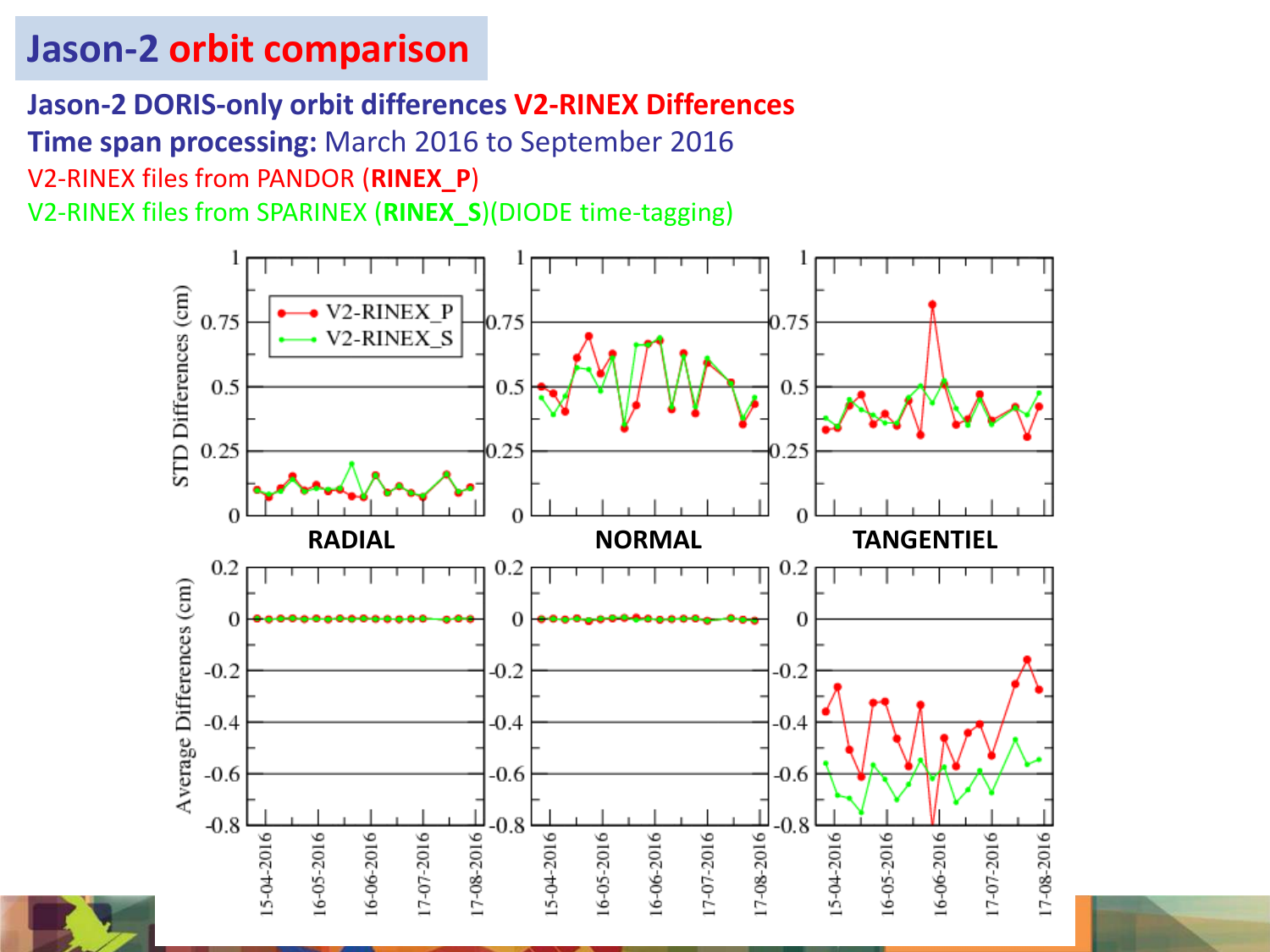### **Jason-2 orbit comparison**

#### **Jason-2 DORIS-only orbit differences V2-RINEX Differences along the Z axis**

**Time span processing:** March 2016 to September 2016

V2-RINEX files from PANDOR (**RINEX\_P**)

V2-RINEX files from SPARINEX (**RINEX\_S**)(DIODE time-tagging)

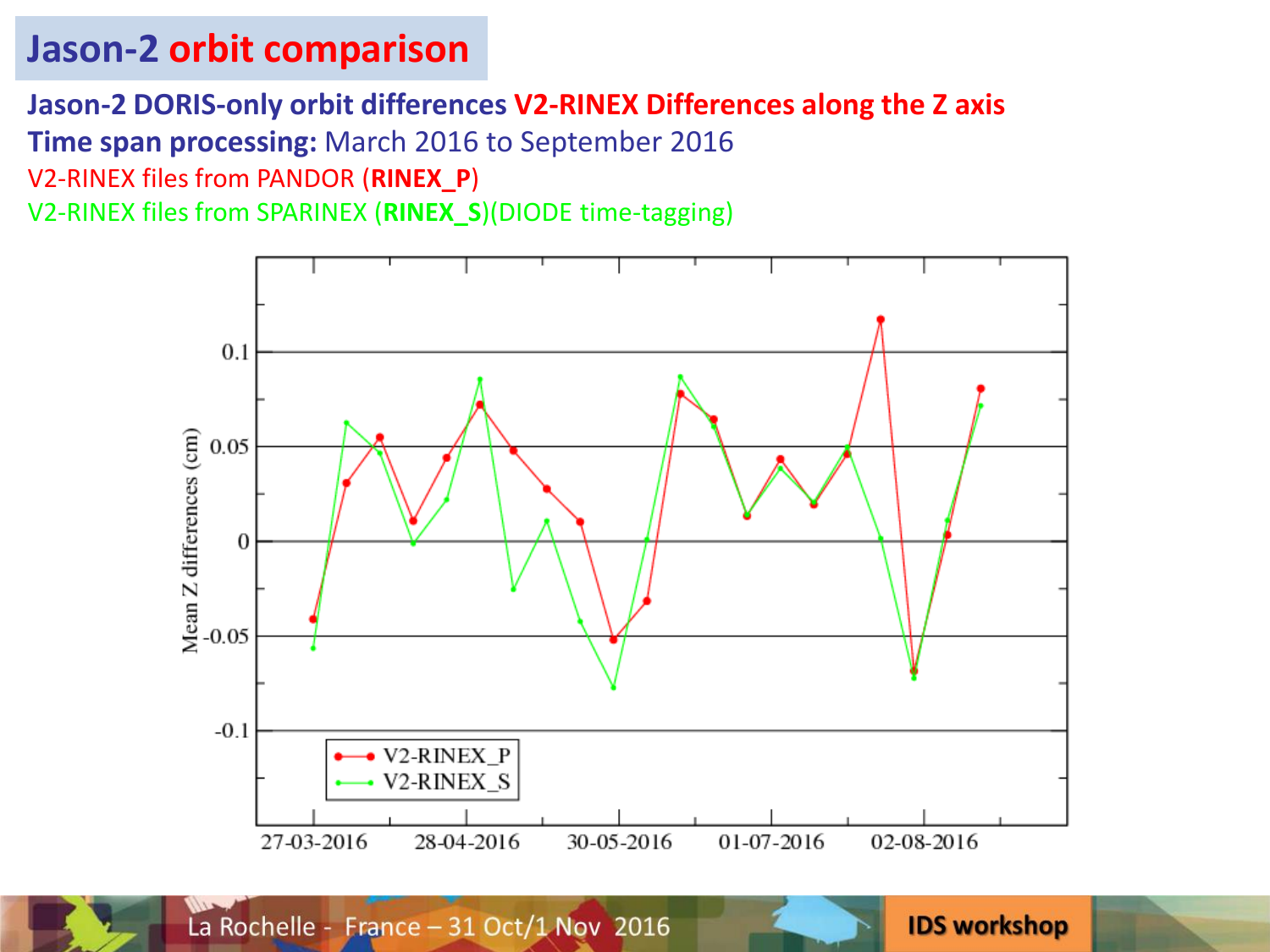### **Jason-2 Single satellite station network solution**

**Comparison to DPOD2008 computed by CATREF Time span processing:** June 2016 to September 2016 **Helmert parameters: Scale and Geocenter**

#### **in black from DORIS2.2 V2 in red from DORIS RINEX PANDOR**

**in black from DORIS2.2 V2 in green from DORIS RINEX DIODE**

**IDS workshop** 



La Rochelle - France - 31 Oct/1 Nov 2016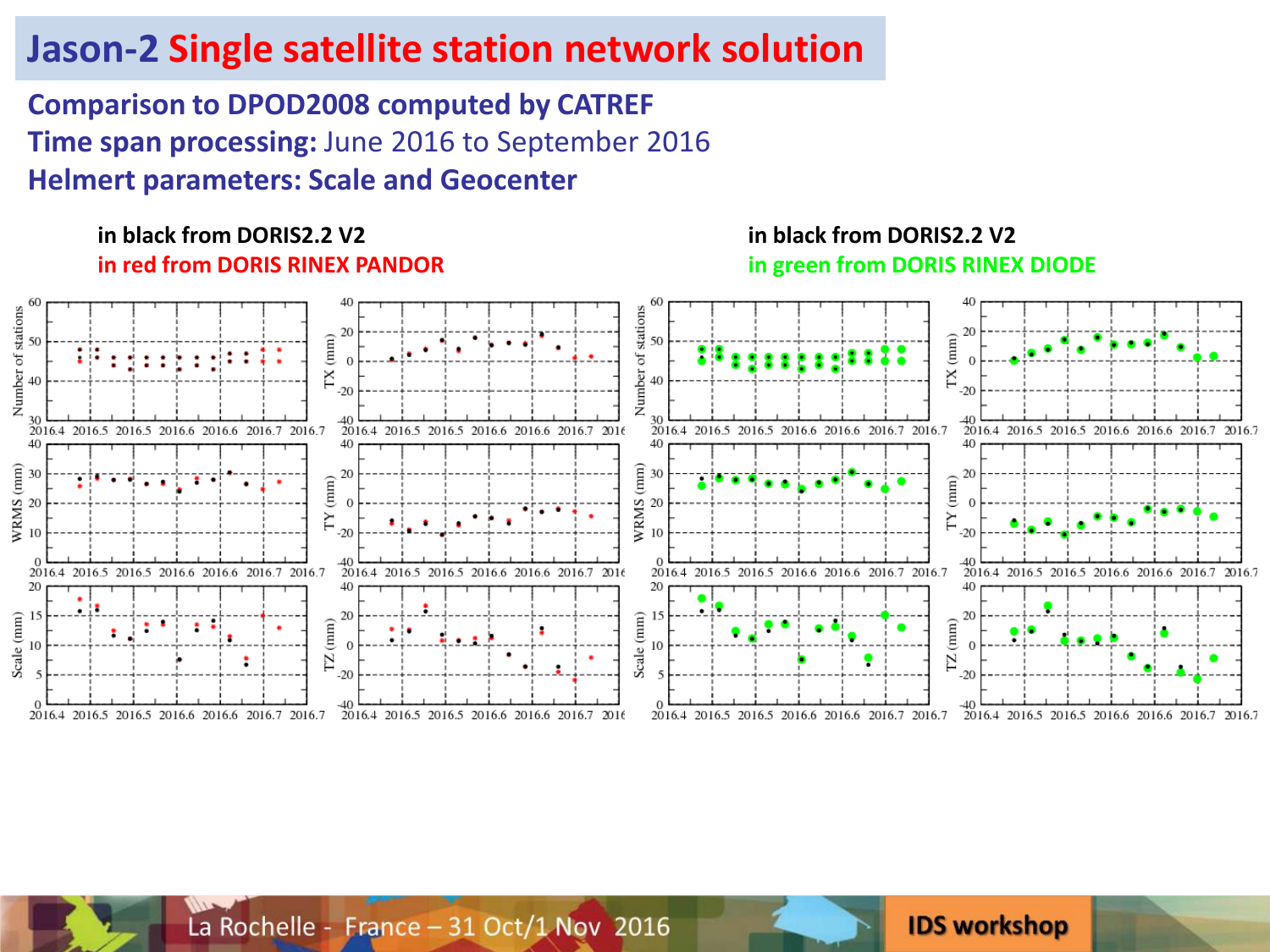### **Jason-2 Single satellite station network solution**

**Comparison to DPOD2008 computed by CATREF Time span processing:** June 2016 to September 2016 **WRMS by component (Up North East)**

#### **in black from DORIS2.2 V2 in red from DORIS RINEX PANDOR**



**IDS workshop** 



La Rochelle - France - 31 Oct/1 Nov 2016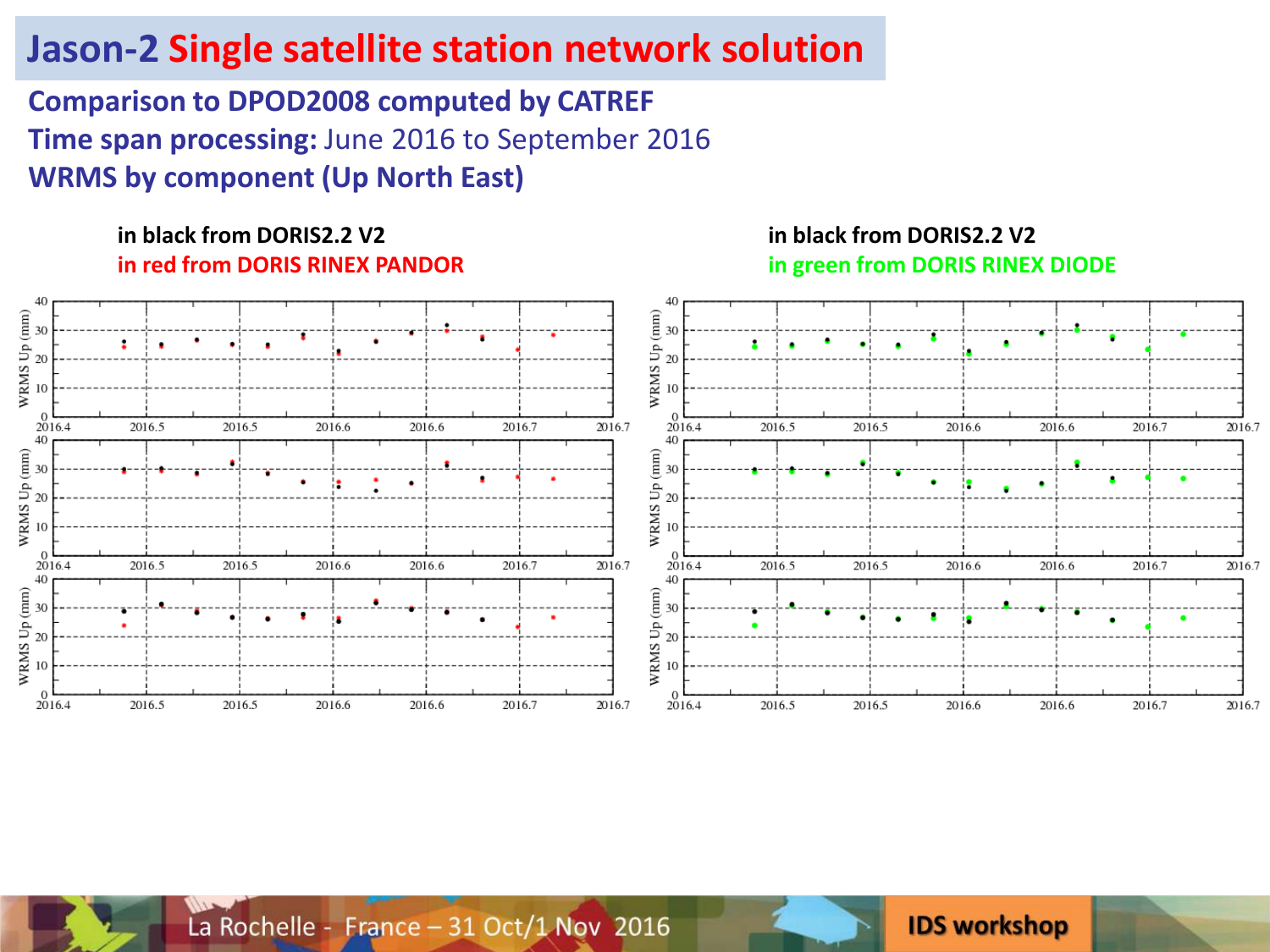#### **Jason-2 residuals (DORIS and SLR)**

- Since the correction made in the PANDOR software in June 2016 the DORIS RMS residuals are at the same level for DORIS2.2 (V2) data and the two sets of RINEX data (PANDOR and SPARINEX)
- The Jason-2 DORIS-only orbit independent SLR RMS residuals are at the same level for the 3 sets of data

#### **Jason-2 orbit comparison (RINEX data compared to DORIS2.2 data)**

- The orbits are very close but:
	- Radial orbit differences have a STD < 0.2 cm
	- There is an offset of 0.4 cm in the Along-track orbit differences for RINEX PANDOR
	- There is an offset of 0.6 cm in the Along-track orbit differences for RINEX SPA

#### **Jason- 2 single satellite positioning results**

• As shown at the AWG in Toulouse in May the quality with DORIS RINEX data is at the same level as with DORIS2.2 data

**For GRG AC, the POD and the station position estimation obtained from RINEX PANDOR and SPARINEX (DIODE time-tagging) are of the same quality** 



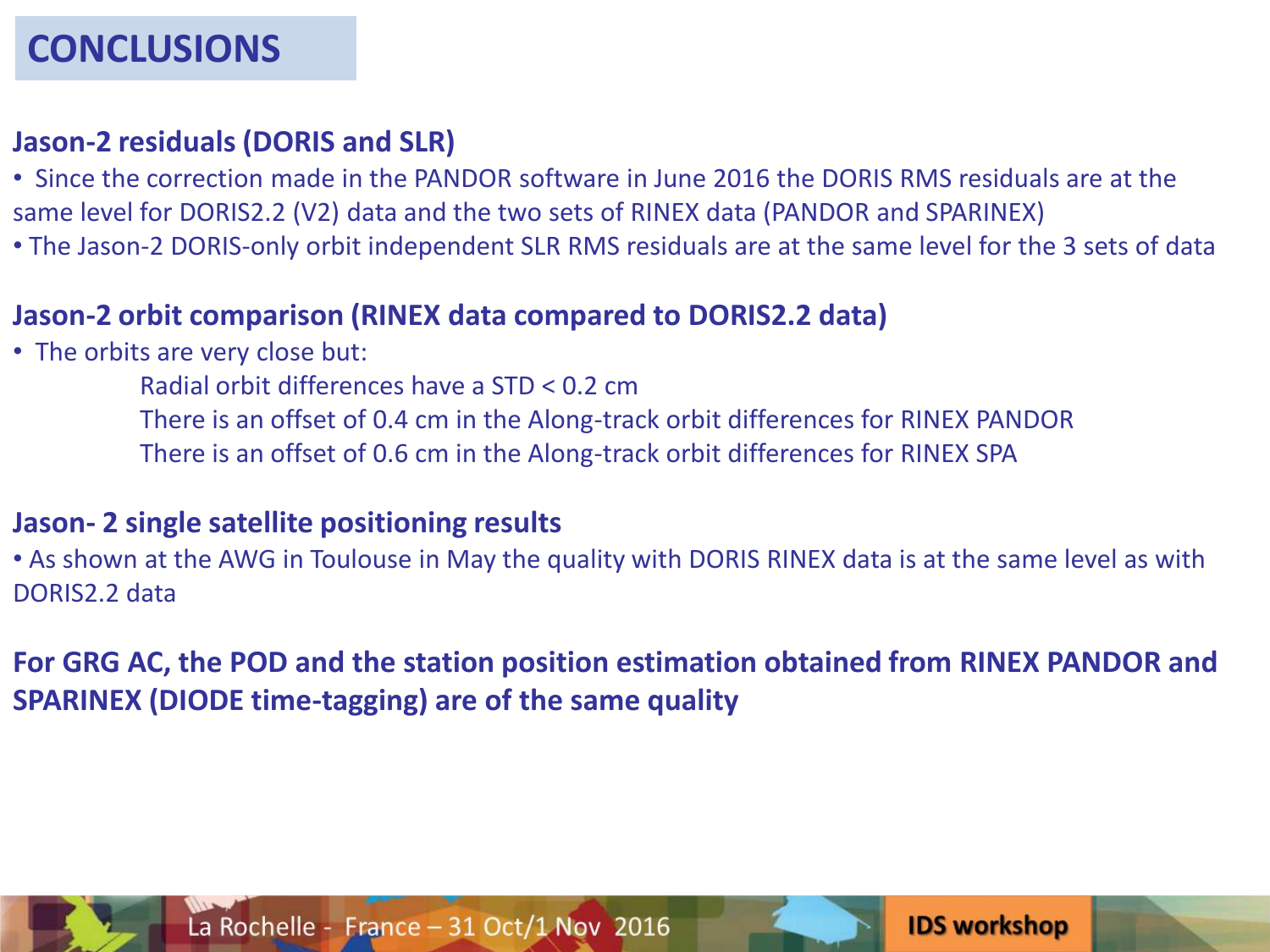## GSC ANALYSIS

- **POD evaluation of DORIS data at GSFC /** NASA GSFC POD Team  *(N.P. Zelensky, F.G. Lemoine*), Sept. 20, 2016
- DORIS data flavors (SLR+DORIS POD tests) *V2* range-rate (CDDIS)
- Rinex *Pandor: RINEX\_P*(CDDIS import in mid-2016)
- • 2008 data (080712 090106)
- • 2016 data (160108 160813)
- Rinex *Old: RINEX\_S* (AVISO import in mid-2016)
- Rinex *2015: RINEX\_P* (CDDIS import in early-2015)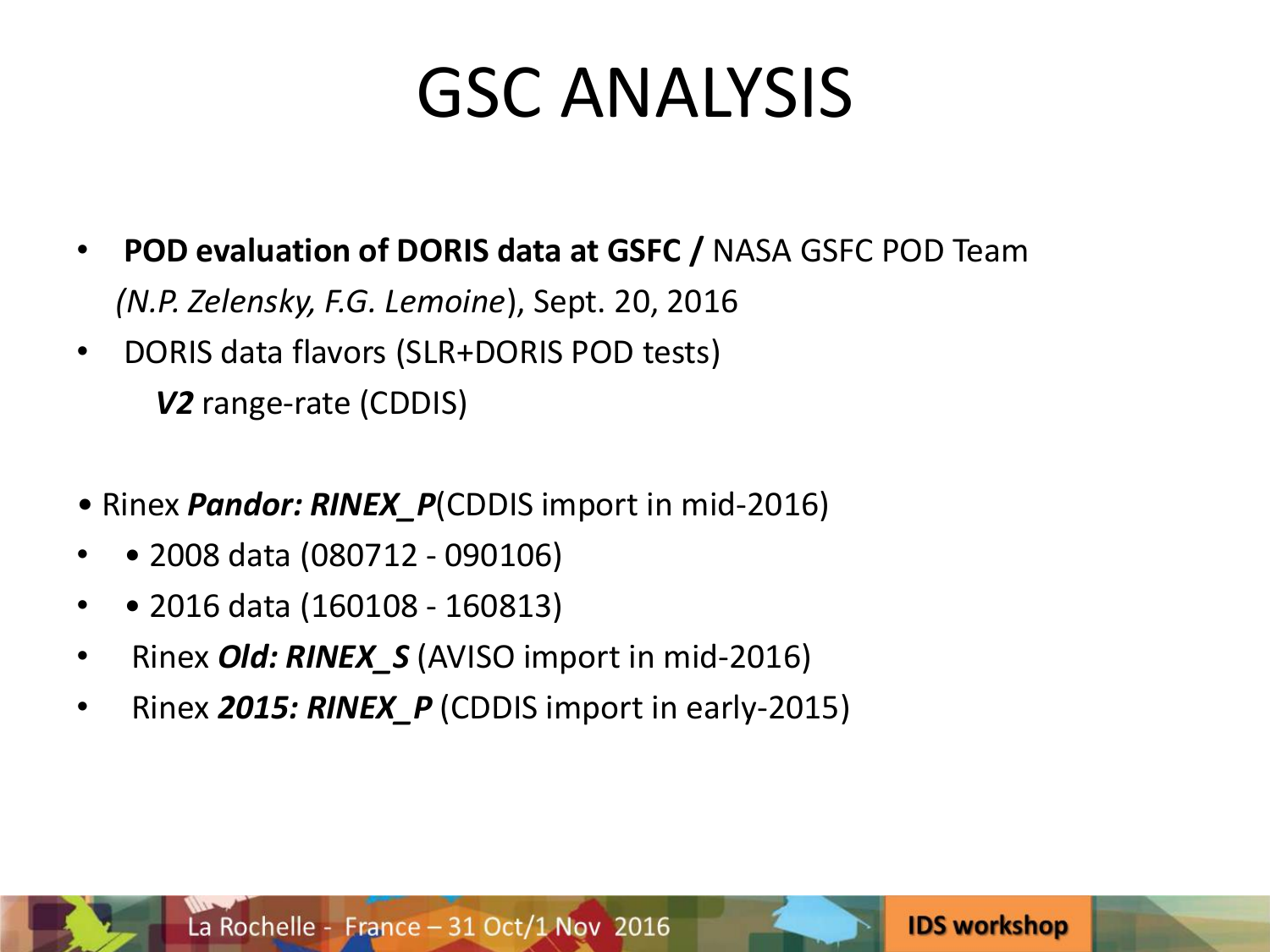## GSC results

- Jason-2 DORIS data performance is evaluated over 2008 and 2016 with SLR+DORIS POD using the latest GSFC standards.
- USO 2016 frequency corrections differ by 1.6 mm/s on average between the Pandor (RINEX\_P) and Old Rinex data (RINEX\_S).
- Pandor data show the largest residuals, typically about 0.03 mm/s larger than V2 for 2008 and for 2016 - up to June.
- Starting June 2016 Pandor (RINEX\_P) residuals are reduced, relative to V2, to about 0.02 mm differences, and are identical with the Rinex Old (RINEX\_S)
- Starting June 2016 the V2 edited data begin to exceed the Rinex
- RINEX orbits differ radially from V2 by 1-2 mm and are near ofhe same accuracy, judging by SLR residuals.

**IDS workshop** 

La Rochelle - France - 31 Oct/1 Nov 2016